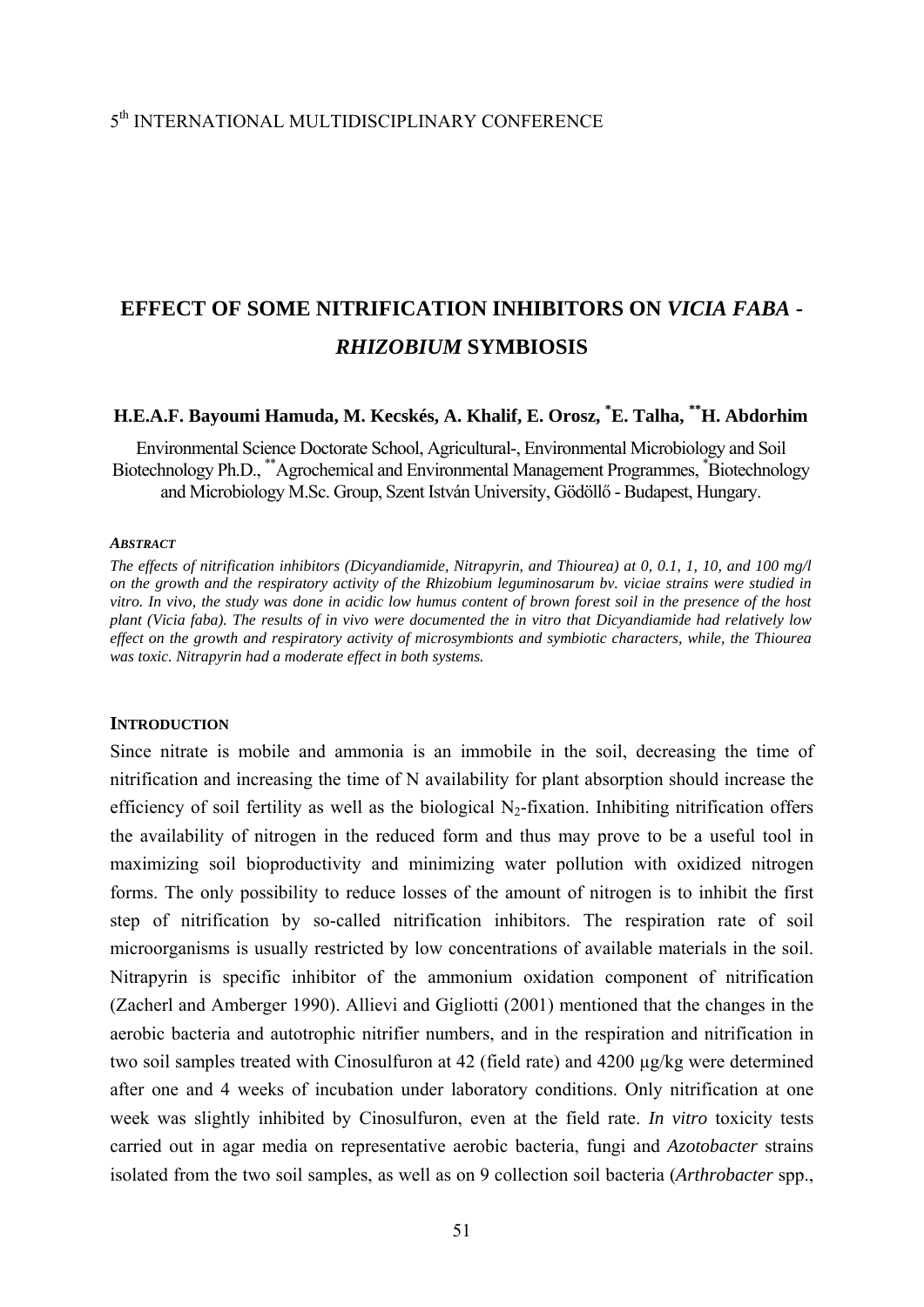*Bacillus subtilis*, *Bradyrhizobium japonicum*, *Erwinia carotovora*, *Pseudomonas aeruginosa, Rhizobium leguminosarum*, *Serratia marcescens*, *Streptococcus lactis* and *Streptomyces scabies*). The results showed that only a very high Cinosulfuron concentration (100 mg/litre) could have negative effects on the growth of a limited number of soil heterotrophic microorganisms, under conditions similar to those of soil environment. It is concluded that Cinosulfuron has a negative effect on only a few aspects of the microbial community in soil ecosystems, even at concentrations higher that those currently in use. The following investigations were conducted to examine the direct effects of the nitrification inhibitors on *Rhizobium* - *Vicia faba* symbiotic interaction.

#### **MATERIALS AND METHODS**

Sensitivity of *Rhizobium leguminosarum* bv. *viciae* strains: HB-23841*str<sup>+</sup>* (originated from Libya), E1012 (England), Bükköny 75/4, and Lóbab Z (Hungary) strains to the nitrification inhibitors: Dicyandiamide (1-cyanoguanidine), Nitrapyrin [2-chloro-6-(trichloromethyl) pyridine] and Thiourea (Thiocarbamate) at 0, 0.1, 1, 10, and 100 mg/l and the respiratory activity of the *Rhizobium* cells in pure and nitrification inhibitors treated cultures using the microfermentor method and Warburg's respirometer technique, respectively were carried out according to the methods described by Bayoumi Hamuda et al. (1995). Data presented in term of relative growth rate comparing with controls.

An agroecosystem model was designed for symbiotic experiment. The model was conducted in the greenhouse using mesocosm filled with 2 kg of sterile loamy sand, acidic brown forest soil (pH 5.2) of low organic matter (1.22 %). The aim of the experiment was to study the direct effects of tested inhibitors at concentrations 0, 0.1, 1, 10, and 100 mg/kg soil on the survival of *Rhizobium* strains and their symbiotic interactions with the host plant faba bean (*Vicia faba*) *in vivo*. Seeds of faba bean were surface sterilized. Soil humidity was maintained at 45 - 50% of water holding capacity. Plants were harvested after 7 weeks, nodule number/plant, dry weight of plant and nodule/plant and total nitrogen content/plant (measured by micro-Kjeldahl method) were determined. Means of three replicates per treatment for each strain were analyzed using ANOVA to determine statistical differences among treatments and LSD at  $P = 0.05$  was calculated.

## **RESULTS AND DISCUSSION**

The effect Dicyandiamide, Nitrapyrin and Thiourea on *Rhizobium leguminosarum* bv. *viciae* strains was studied. Table 1. illustrates the moderate effects of Nitrapyrin on the growth of the strains. The strains were able to tolerate the lowest concentrations, while the strains were sensitive to 10 mg/l. The Libyan and English strains were completely inhibited at 100 mg/l. However, the Lóbab Z strain was more tolerant than the Bükköny 75/4 strain. Dicyandiamide and Thiourea had relatively low and toxic effect, respectively.

**Table 1.** Effect of some nitrification inhibitors on the growth of *Rhizobium* strains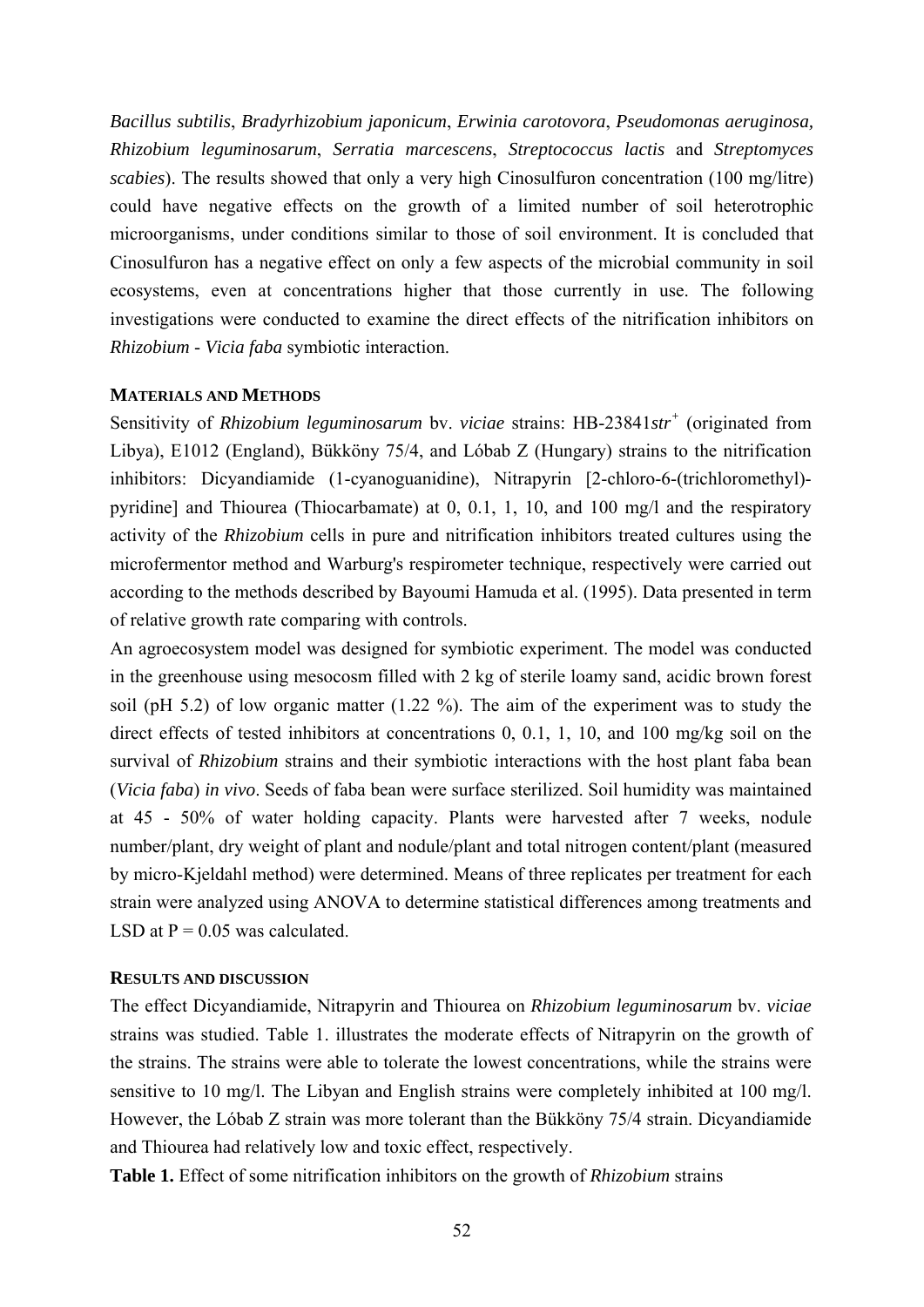| Inhibitor        | Dose $(mg/l)$ | <i>Rhizobium</i> strains          |                   |                  |                   |  |
|------------------|---------------|-----------------------------------|-------------------|------------------|-------------------|--|
|                  |               | $HB-$<br>$23841$ str <sup>+</sup> | E 1012            | Lóbab Z          | Bükköny 75/4      |  |
| Dicyandiamid     | 0.1           | $82.88 \pm 6.8$                   | $83.33 \pm 6.7$   | $93.48 \pm 2.5$  | $90.82 \pm 6.0$   |  |
| e                |               | $62.16 \pm 5.1*$                  | $78.13 \pm 5.6$   | $71.38 \pm 2.1*$ | $75.63 \pm 5.0*$  |  |
|                  | 10            | $49.10 \pm 10.1*$                 | $64.58 \pm 11.1*$ | $67.39 \pm 4.3*$ | $37.34 \pm 10^*$  |  |
|                  | 100           | $0.00*$                           | $0.00*$           | $57.97 \pm 6.1*$ | $15.19 \pm 15*$   |  |
| Nitrapyrin       | 0.1           | 88.41±2.7                         | $78.65 \pm 2.2$   | $91.15 \pm 3.1$  | $89.6 \pm 5.4$    |  |
|                  |               | $61.26 \pm 1.5*$                  | $61.68 \pm 3.6*$  | $64.84 \pm 2.9*$ | $71.43 \pm 2.4$   |  |
|                  | 10            | $44.53 \pm 1.9*$                  | $39.44 \pm 1.5*$  | 49.54±2.4*       | $66.30 \pm 2.8^*$ |  |
|                  | 100           | $0.00*$                           | $0.00*$           | $12.34 \pm 1.3*$ | $46.77 \pm 1.5*$  |  |
| Thiourea         | 0.1           | $62.41 \pm 2.5$ *                 | $54.43 \pm 2.2*$  | $73.48 \pm 2.1*$ | $77.78 \pm 2.1$   |  |
|                  |               | $48.65 \pm 3.1*$                  | $41.30 \pm 2.1*$  | $55.43 \pm 2.7*$ | $56.77 \pm 3.2*$  |  |
|                  | 10            | 38.67±3.4*                        | $22.34 \pm 2.6*$  | $36.44 \pm 1.4*$ | $39.13 \pm 2.6*$  |  |
|                  | 100           | $0.00*$                           | $0.00*$           | $16.04 \pm 1.7*$ | $22.14 \pm 2.1*$  |  |
| $LSD_{(P=0.05)}$ |               | 28.714                            | 31.974            | 26.126           | 23.646            |  |

\* Significant at  $P = 0.05$  level

A clear inhibition of respiration was observed with inhibitors as it is shown in Table 2. The table shows that an increase in the concentration of the inhibitor increased the inhibition of respiration by means of the relative  $O_2$  consumption of the *Rhizobium* cells in nitrification inhibitors treated cultures. It was found that at lowest concentration, the relative  $O_2$  consumed per cell dry weight was higher than the control and by increasing the concentration, the relative  $O_2$  consumption decreased.

Table 2. Relative oxygen consumption of Rhizobium strains within three hours to control cultures using Warburg's respirometer.

| Inhibitor        | Dose $(mg/l)$ | Rhizobium strains                 |          |          |              |  |
|------------------|---------------|-----------------------------------|----------|----------|--------------|--|
|                  |               | $HB-$<br>$23841$ str <sup>+</sup> | E 1012   | Lóbab Z  | Bükköny 75/4 |  |
| Dicyandiamid     | 0.1           | 113.7                             | 115.8    | 127.7    | 130.37       |  |
| e                |               | 83.63                             | 96.65    | 80.55    | 91.1         |  |
|                  | 10            | 70.7                              | 79.45    | 75.41    | $45.1*$      |  |
|                  | 100           | $10.3*$                           | $11.7*$  | $49.3*$  | $22.7*$      |  |
| Nitrapyrin       | 0.1           | 95.2                              | 98.4     | 112.6    | 104.5        |  |
|                  |               | 81.4                              | 80.1     | 75.4     | 95.9         |  |
|                  | 10            | $65.1*$                           | $56.4*$  | $33.7*$  | 43.8*        |  |
|                  | 100           | $8.4*$                            | $6.3*$   | $18.7*$  | $27.1*$      |  |
| Thiourea         | 0.1           | 75.7                              | 65.47*   | 97.58    | 112.57       |  |
|                  |               | $65.1*$                           | 48.38*   | 75.53    | 82.47        |  |
|                  | 10            | $31.4*$                           | $25.13*$ | 36.44*   | 59.13*       |  |
|                  | 100           | $3.1*$                            | $12.1*$  | $16.04*$ | 14.64*       |  |
| $LSD_{(P=0.05)}$ |               | 34.495                            | 32.452   | 35.335   | 37.406       |  |

\* Significant at  $P = 0.05$  level

Fig. 1. demonstrates that by increasing the concentrations of Dicyandiamide the root-nodule number/plant increased (except in E1012). While it was decreased in case of Thiourea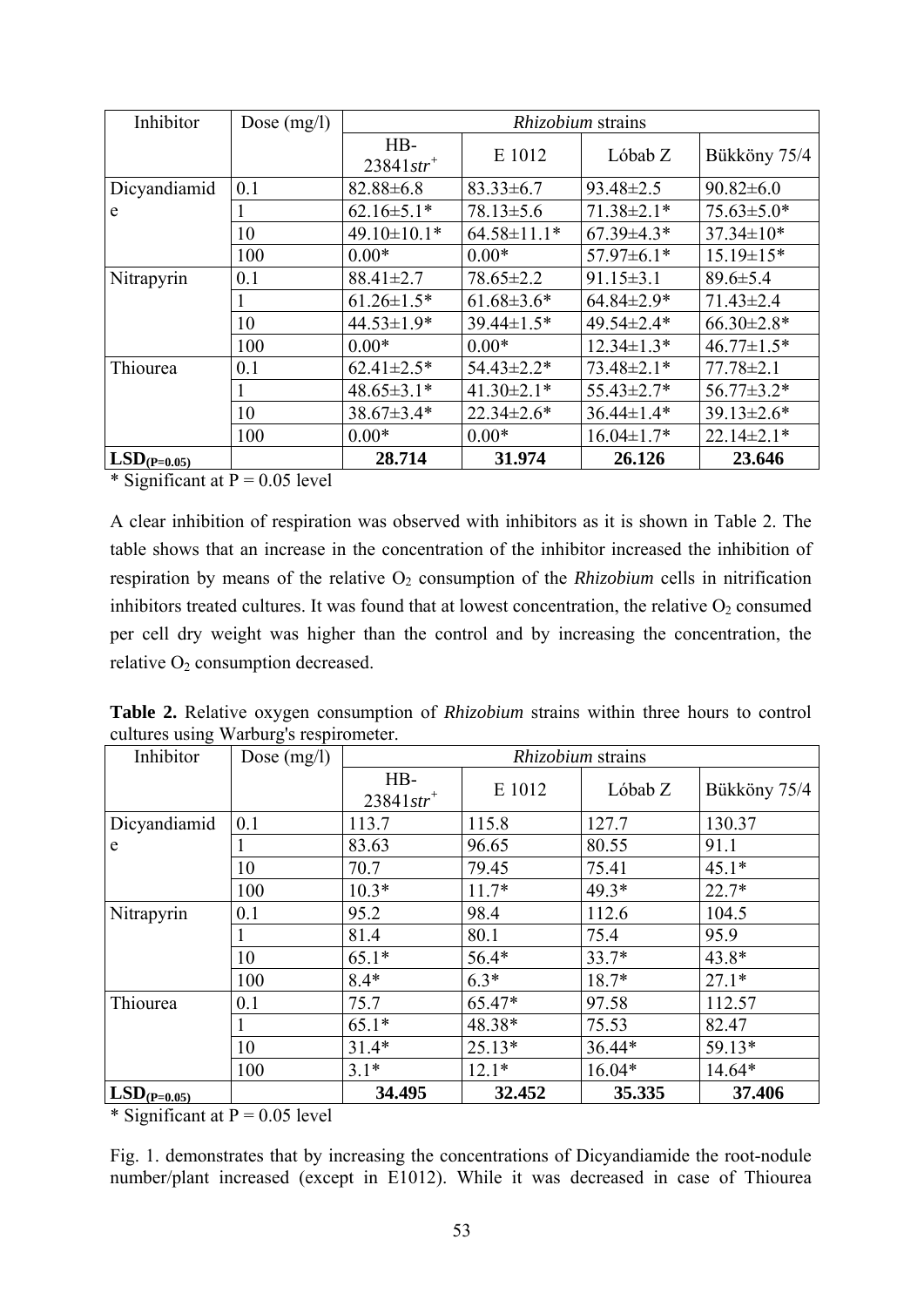treatment (except the two Hungarian strains). It is clear that Nitrapyrin has a moderate influence on the nodule number. Lóbab Z and Bükköny 75/4 strains were the most tolerant to applied inhibitors.



Fig. 1. Nitrification inhibitors affect root-nodule number of faba bean inoculated with *Rhizobium* in acidic brown forest soil



Fig. 2. shows that the dry weight of root-nodule/plant was increased in case of Dicyandiamide for all strains, while, in case of Thiourea, the HB-3841*str<sup>+</sup>* was decreased at the concentration increased above 1 mg/l. Increasing the concentrations of the inhibitor decreased the root-nodule number of the plant inoculated by E1012 strain.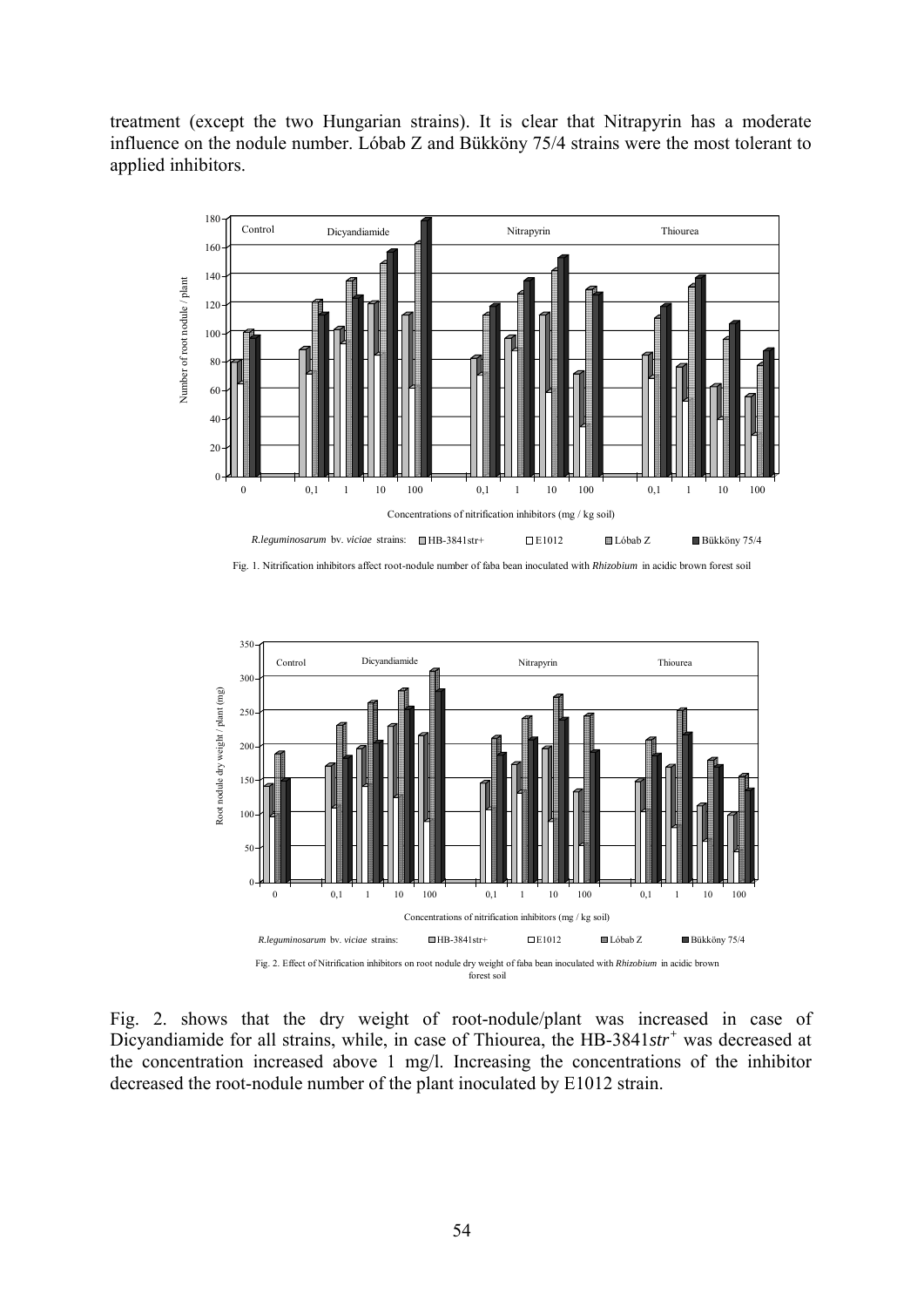The same demonstration and conclusion can be made in case of total nitrogen content of faba bean plant (Fig. 3.).



The plants inoculated by the Hungarian strains have the highest total N-content and more significantly in case of Dicyandiamide. The investigated inhibitors differed in many respects, particularly with regard to effective concentrations and mode of action.

Nitrification is one of the most intensively studied microbiological components of the nitrogen cycle. A recent advancement in maintaining the desired  $NH_4^+$ :  $NO_3^-$  ratio is the use of a nitrification inhibitor, which results in a desirable ratio of ammoniacal and nitrate nitrogen in the soil (Camberato and Bock 1990). Kucharski (1993) found that there is a negative effect of CMP, N-serve and ATC on horse bean growth and development, Nfixation, and bioactivity of some *Rhizobium*. In our studies, we found the negative effects at higher concentrations of Nitrapyrin and Thiourea at 1 mg/kg soil. Our observations indicate that high concentrations of Nitrapyrin and Thiourea were detrimental to all strains and these results were contradicted with the report of Zacherl and Amerger (1990), who showed that 100 ppm Nitrapyrin reduce 17% of *Rhizobium leguminosarum* growth. Our results show that the growth of the strains was inhibited by 100% (HB-3841*str<sup>+</sup>* and E1012), 42.03 % (Lóbab Z) and 84.81 % (Bükköny 75/4). Also, our results revealed that 0.1 and 1 mg/l are non-toxic, while 10 and 100 mg/l are highly toxic. We are in agreement with Jenson and Sörensen (1952) who mentioned that Thiourea has been classified earlier as very toxic for ammoniaoxidizing bacteria. According to our results, the effect whether positive or negative is depending on (i) the strain-type, (ii) culture medium, (iii) micro-environmental conditions of cultivation, and (iv) the doses of the compounds. The delay in lag phase in the activity at